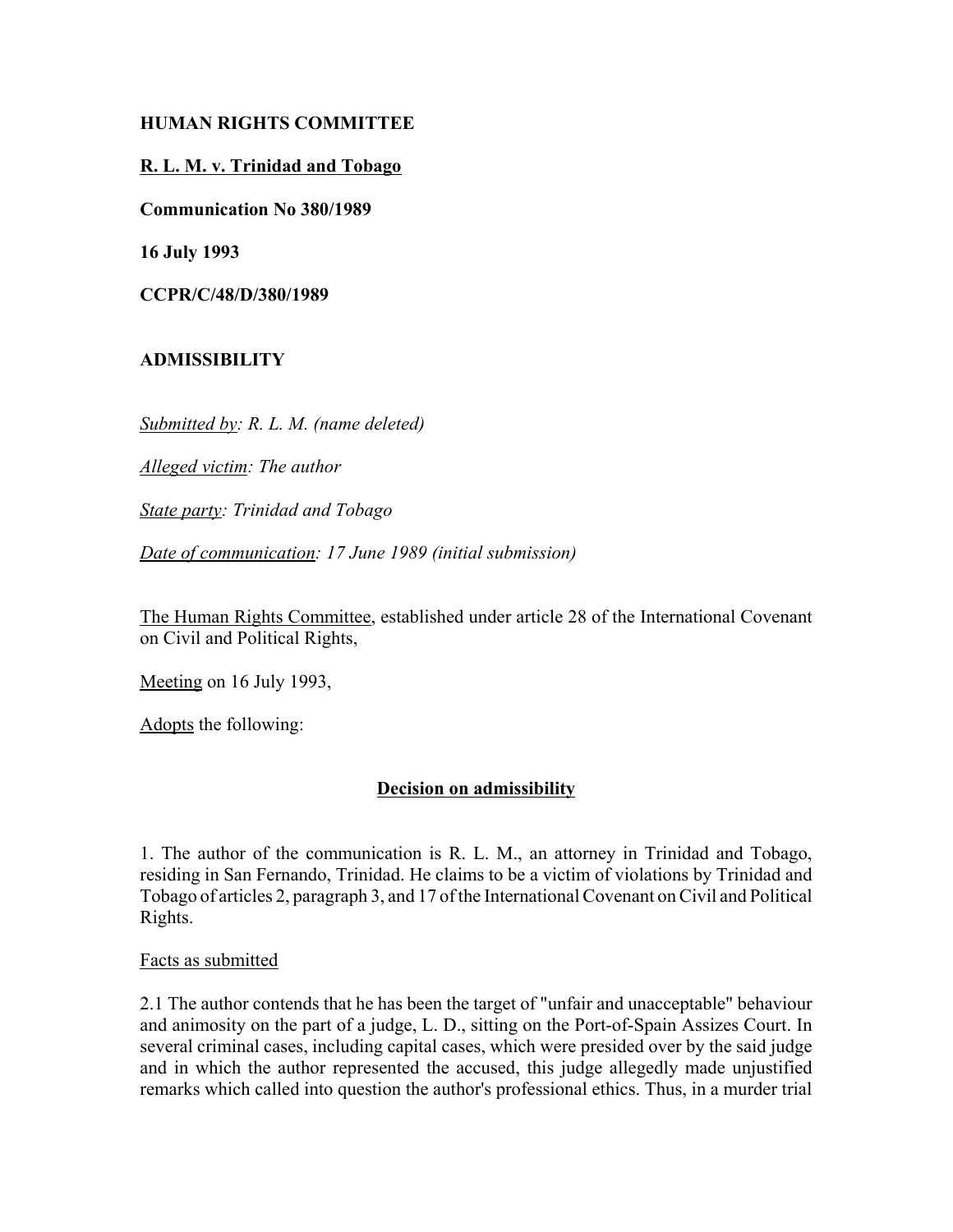before the Port-of-Spain Assizes Court in July 1987, Judge L. D. criticized the author for having intimated to a senior police officer, during cross-examination, that he was lying and for having accused the prosecution of concocting and fabricating evidence. On the other hand, the judge saw no reason for similarly criticizing the prosecutor, who had accused the author of dishonesty on the same occasion.

2.2 The author lists four other criminal cases handled by Judge L. D., in which he is said also to have made "baseless critical or derogatory remarks" about the author's professional conduct. Thus, in one criminal case, the judge made the following remarks:

"I want to say a few words on the duty of attorneys for the defendants. They do not defend a case simply for the sake of a defence or simply on the instructions of their clients ... Without being critical of the conduct of the attorney in this case, attorneys should be firm in advising their clients when there is no chance of success."

The author contends that the judge is nurturing a "personal venom or vendetta" against him and considers his behaviour to be unfair and unacceptable.

2.3 As to the requirement of exhaustion of domestic remedies, the author indicates that sections 137 and 138 of the Trinidadian Constitution regulate whatever disciplinary action may be taken against a judge or judicial officer. He has addressed a request for disciplinary action against the judge to the Chief Justice of Trinidad, to the Prime Minister and the President of Trinidad, without success.

2.4 The author contends that any action in respect of the judge's conduct is further precluded by section 129, paragraph 3, of the Trinidadian Constitution, which stipulates that the question of whether a Service Commission has properly performed any function vested in it by the Constitution may not be inquired into by a court. This provision has been interpreted by the High Court and the Court of Appeal of Trinidad and Tobago as precluding them from inquiring into the action or non-action of, for example, the Judicial and Legal Services Commission. The complaint mechanism set up by the latter has, in the author's opinion, become "nugatory in that it has not even acknowledged [my] complaint". Mandamus and other avenues of judicial review are said to be similarly unavailable.

### **Complaint**

3. The author contends that the comments of Judge L. D. about him constitute an unlawful attack on his honour and reputation, for which no remedy is available, in violation of articles 2, paragraph 3, and 17 of the Covenant.

#### State party's information and observations

4.1 The State party contends that the communication is inadmissible both as incompatible with the provisions of the Covenant, in particular article 17, and as an abuse of the right of submission, pursuant to article 3 of the Optional Protocol.